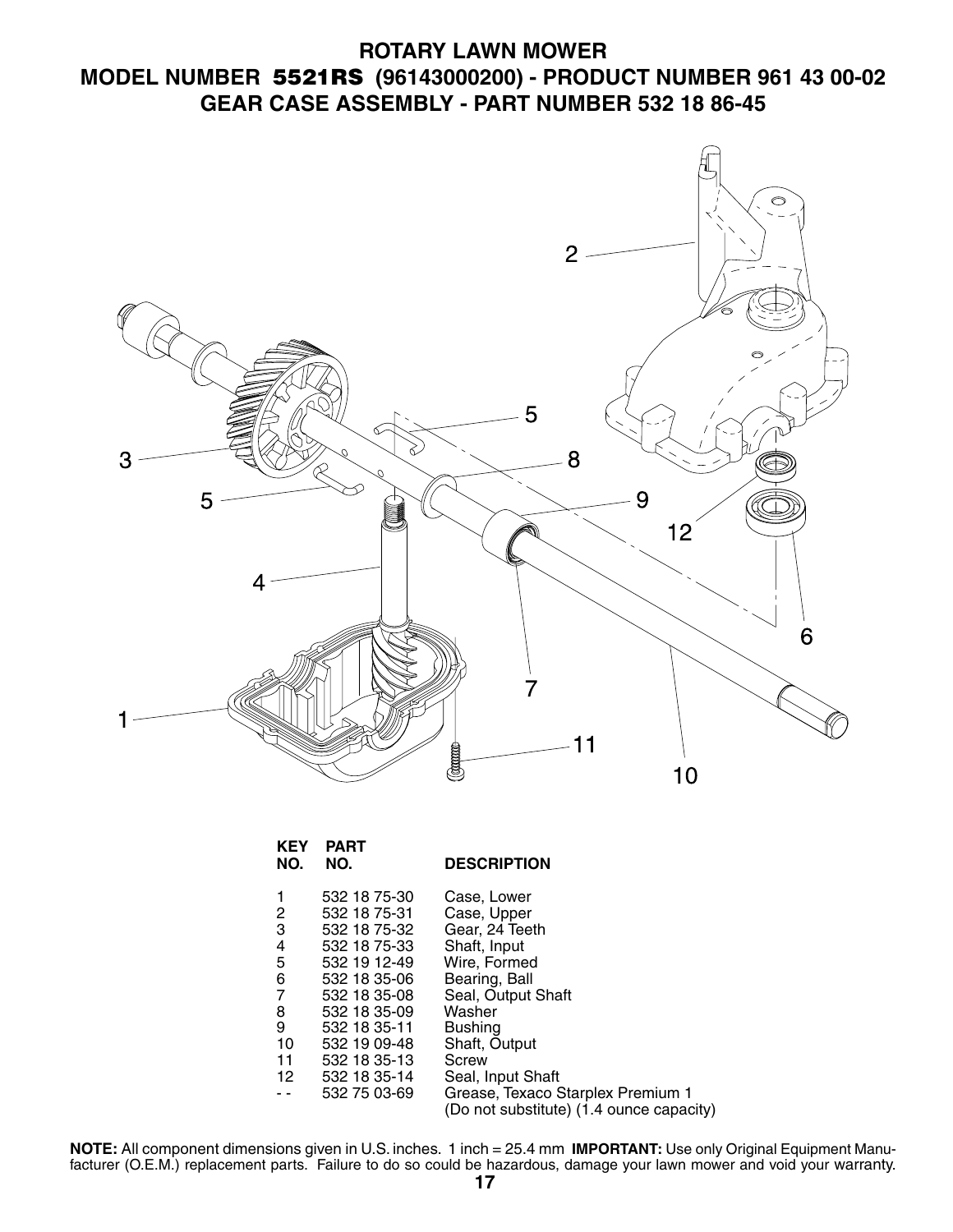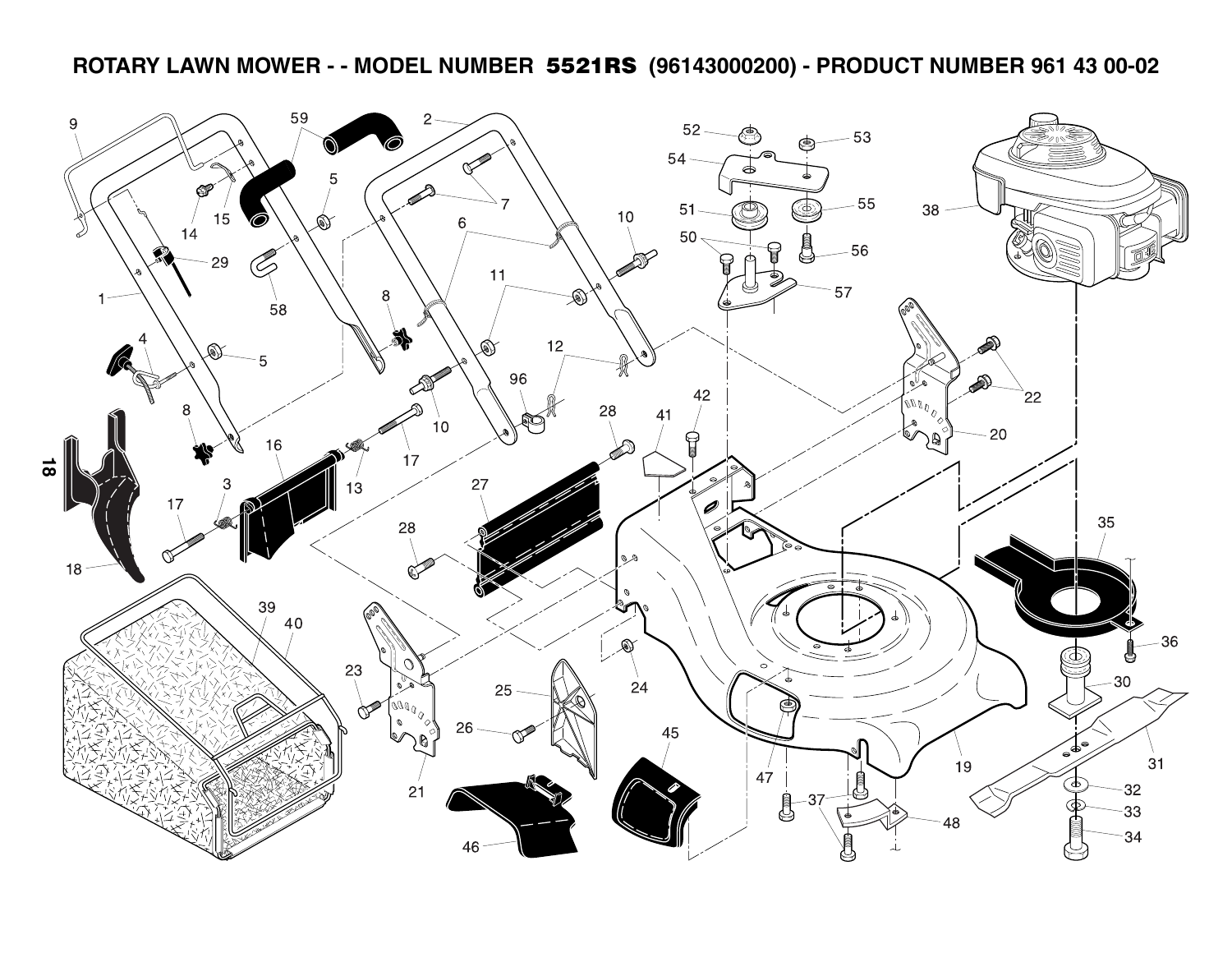| <b>KEY</b><br>NO. | <b>PART</b><br>NO. | <b>DESCRIPTION</b>                        | KEY<br>NO.    | <b>PART</b><br>NO. | <b>DESCRIPTION</b>                 |
|-------------------|--------------------|-------------------------------------------|---------------|--------------------|------------------------------------|
| 1.                | 532 18 97-40       | Handle, Upper (Includes Foam Grip)        | 31            | 532 18 90-28       | Blade, 21"                         |
| 2                 | 532 17 42-05       | Handle, Lower                             | 32            | 532 85 10-74       | Washer, Hardened                   |
| 3                 | 532 18 60-53       | Spring, Rear Door, RH                     | 33            | 532 85 02-63       | Lockwasher, Helical Spring 3/8     |
| 4                 | 532 17 95-85       | Guide, Rope, Side                         | 34            | 532 85 10-84       | Screw, Hex Head 3/8-24 x 1.38      |
| 5                 | 532 13 20-04       | Nut, Hex Lockwasher Insert 1/4-20         | 35            | 532 18 87-86       | <b>Debris Shield</b>               |
| 6                 | 532 06 64-26       | Wire, Tie                                 | 36            | 532 18 80-40       | Screw                              |
| $\overline{7}$    | 532 19 15-74       | Bolt, Handle 5/16-18 x 1.75               | 37            | 532 15 04-06       | Bolt, Engine                       |
| 8                 | 532 18 55-88       | Knob, Handle                              | 38            | $  -$              | Engine, Honda, Model Number GCV160 |
| 9                 | 532 19 06-20       | Bail, Flat, Auto-Walk, Orange             |               |                    |                                    |
| 10                | 532 18 88-21       | Bolt, Carriage                            |               |                    |                                    |
| 11                | 873 93 05-00       | Nut, Hex, Centerlock 5/16-18 UNC          | 39            | 532 19 45-40       | Grassbag                           |
| 12                | 532 05 17-93       | Cotter, Hairpin                           | 40            | 532 18 88-17       | Frame, Grassbag                    |
| 13                | 532 18 60-52       | Spring, Rear Door, LH                     | 41            | 532 10 73-39       | Danger Decal                       |
| 14                | 532 75 06-34       | <b>Screw</b>                              | 42            | 532 05 45-83       | <b>Screw</b>                       |
| 15                | 532 12 51-62       | Bracket, Upstop                           | 45            | 532 19 05-10       | <b>Mulcher Door Assembly</b>       |
| 16                | 532 19 05-74       | <b>Rear Door Assembly</b>                 | 46            | 532 19 05-12       | Deflector, Discharge               |
| 17                | 532 18 41-93       | Bolt, Rear Door                           | 47            | 532 08 83-49       | Nut, Hex                           |
| 18                | 532 18 75-35       | Plug, Mulcher                             | 48            | 532 19 09-39       | Mounting Bracket, Debris Shield    |
| 19                | 532 18 56-01       | Kit, Housing                              | 50            | 532 05 78-08       | Screw                              |
| 20                | 532 19 40-29       | Handle Bracket Assembly, LH               | 51            | 532 19 37-91       | <b>Pulley Assembly</b>             |
| 21                | 532 19 40-31       | Handle Bracket Assembly, RH               | 52            | 532 14 52-12       | Nut, Hex, Flanged                  |
| 22                | 532 15 00-78       | Screw, Hex Washer Head                    | 53            | 532 15 55-52       | Nut, Hex, Centerlock 5/16-18       |
| 23                | 532 16 31-83       | Bolt, Hex Head 5/16-18 x 5/8              | 54            | 532 19 68-12       | <b>Idler Arm</b>                   |
| 24                | 873 80 05-00       | Nut, Hex, with Lock Washer Insert 5/16-18 | 55            | 532 16 60-43       | <b>Idler Pulley</b>                |
| 25                | 532 16 13-33       | Baffle, Side                              | 56            | 532 16 08-29       | Shoulder Bolt 5/16-18 x 1/2        |
| 26                | 532 16 34-09       | Screw 12 x 5/8                            | 57            | 532 19 33-15       | <b>Bracket Assembly</b>            |
| 27                | 532 18 89-86       | Skirt, Rear                               | 58            | 532 18 20-03       | Clip                               |
| 28                | 532 08 86-52       | Screw, Hinge 1/4-20 x 1.25                | 59            | 532 18 27-48       | Grip, Handle, Foam, Smooth         |
| 29                | 532 18 35-67       | Engine Zone Control Cable                 | 96            | 532 19 27-70       | Clip, Cable                        |
| 30                | 532 18 91-79       | <b>Blade Adapter / Pulley</b>             | $\sim$ $\sim$ | 532 16 23-00       | Warning Decal (not shown)          |
|                   |                    |                                           | $ -$          | 532 19 39-74       | Owner's Manual, English / French   |

**NOTE:** All component dimensions given in U.S. inches. 1 inch = 25.4 mm **IMPORTANT:** Use only Original Equipment Manufacturer (O.E.M.) replacement parts. Failure to do so could be hazardous, damage your lawn mower and void your warranty.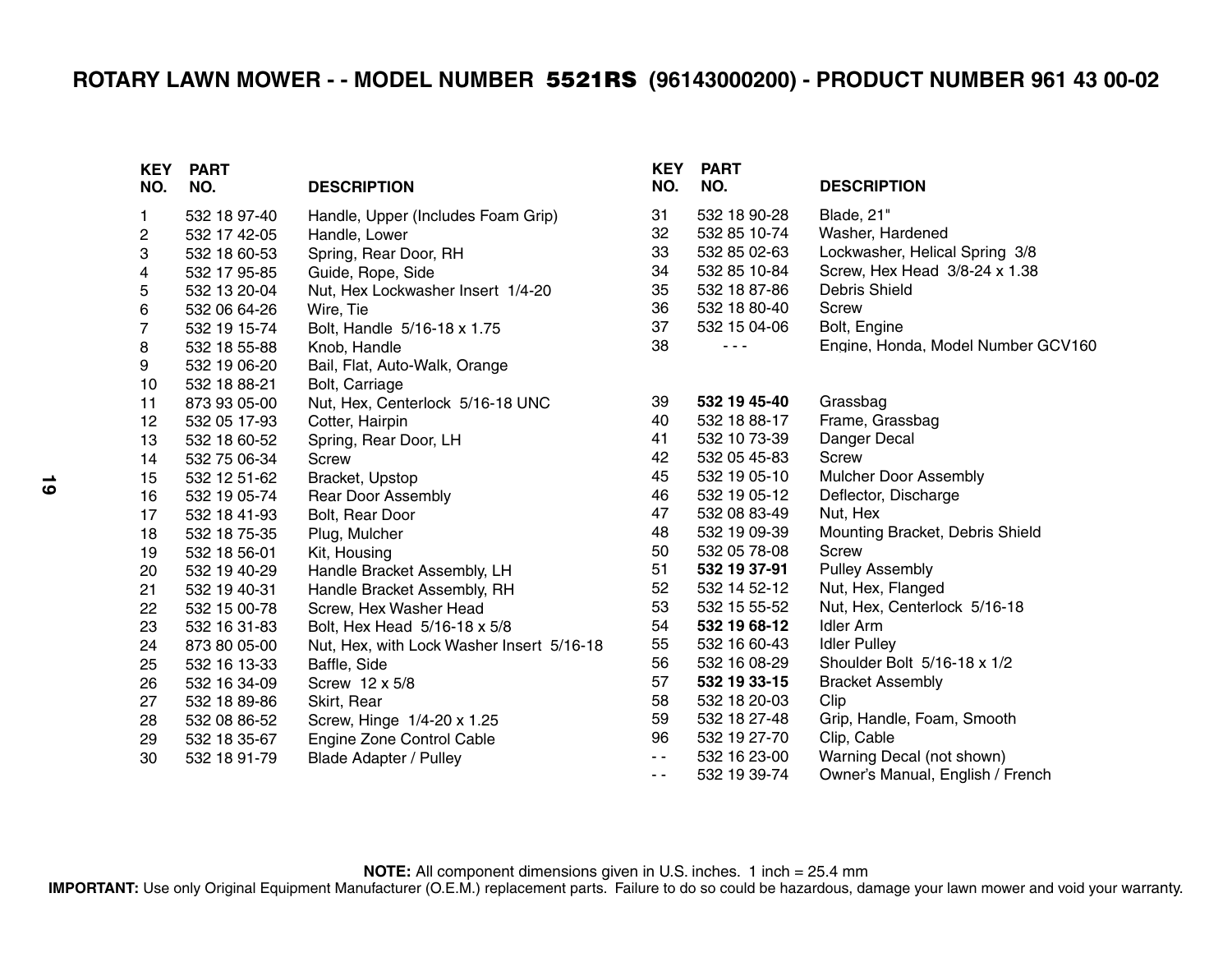